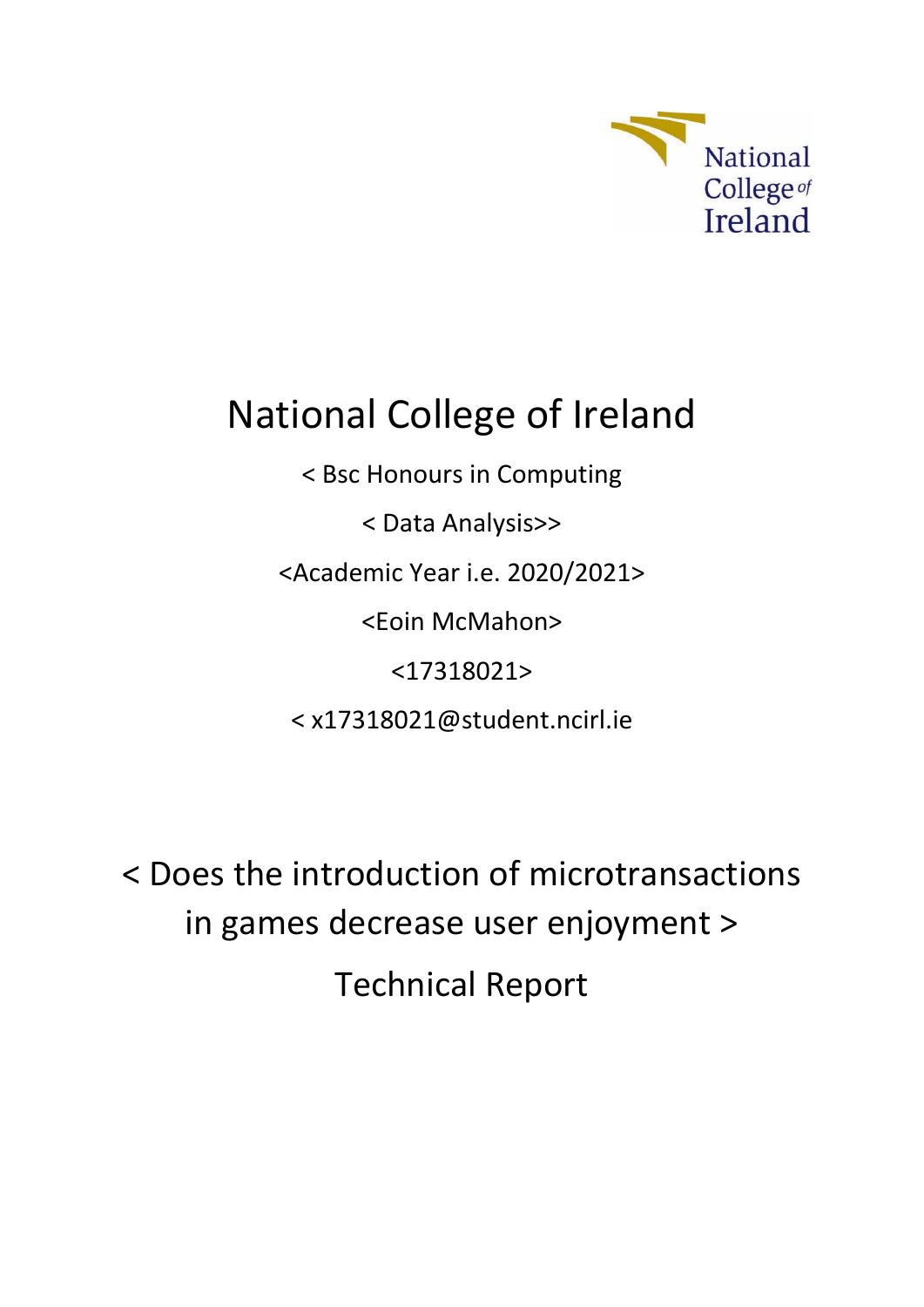## Contents

| 1.0  |  |
|------|--|
| 1.1. |  |
| 1.2. |  |
| 1.3. |  |
| 1.4. |  |
| 2.0  |  |
| 3.0  |  |
| 4.0  |  |
| 5.0  |  |
| 6.0  |  |
| 7.0  |  |
| 8.0  |  |
| 9.0  |  |
| 9.1. |  |
| 9.3. |  |
| 9.4. |  |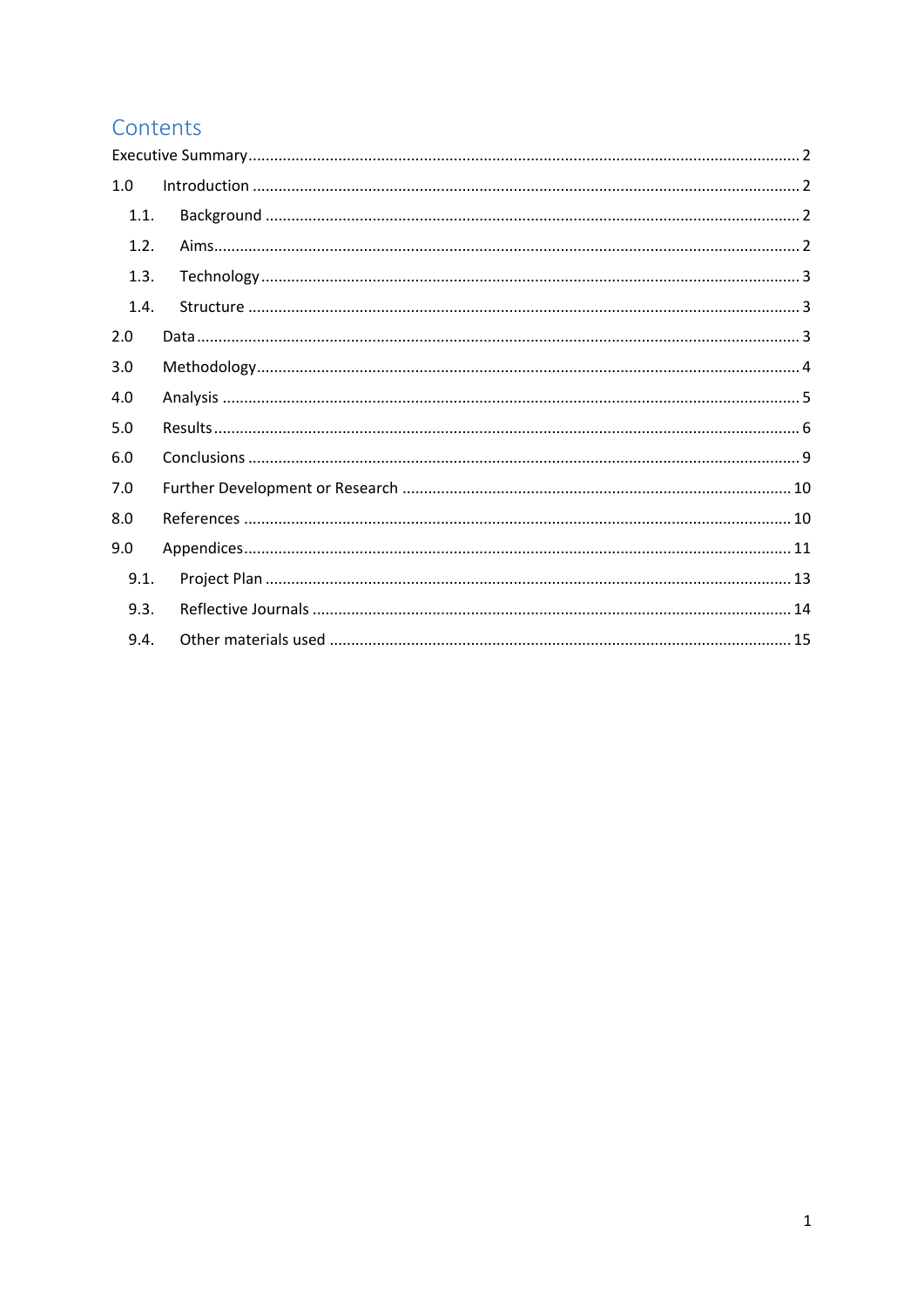## <span id="page-2-0"></span>Executive Summary

This report will be on the introduction of microtransactions into video games, the types of microtransactions and how the users respond to it. To do this I will be examining a few select games to see how they use microtransactions and seeing how users respond through both social media and video game rating websites such as Metacritic or esrb to see if there is any correlation between them.

## <span id="page-2-2"></span><span id="page-2-1"></span>1.0 Introduction

#### 1.1. Background

<span id="page-2-3"></span>When video games were first created the game was made fully finished and that is what the consumer bought, as time has progressed many video game studios and creators started adding new parts to game to further enhance the story or to add an extra bit of fun to the game. As more and more games started to use this practise some studios and games started to leave bits of the game out and charge extra money as DLC (downloadable content) to play these parts. These parts of the game unlike the extra bits added on later like they used to, were key parts to the games story and with their exclusion the story of the game was incomplete and lacking. This practise has further been expanded as games can charge users to pay for in game currency to use to buy things like extra lives, items or in very rare instances the ability to change how your character looks in the game. The most extreme example of this is loot boxes where consumers pay money for a chance to get an item they were looking for and must pay more money if they don't get the item. As these practises become more and more common many consumers are starting to go back to earlier games that are finished or start playing independently developed games away from video game companies that use these practises. I have also started to ignore games for the same reason, and I want to see if this is becoming a common thing. As more games are created without this method, they seem to become popular faster than most games. Some notable games that have Microtransactions in them or were introduced later are PUBG, The FIFA franchise and the SIMS franchise. I will be investigating these games and other games that use similar practices in this project.

#### 1.2. Aims

<span id="page-2-4"></span>The objective of this project is to investigate whether the inclusion of microtransactions in games has caused users(gamers) to lose interest in the game. In recent years this type of practice in the video game industry has become more and more common while the general reaction of this practice seems to be mostly negative. I am investigating this as I have seen this happen in many games and want to provide a concrete example of this with and end goal of showing that while companies make a bit of extra money, they inevitably lose their customers as they grow increasingly more frustrated with the lengths the practice takes. I will be investigating games that have these kinds of microtransactions and comparing how users rate the game on social media and on websites that rate games. To investigate this idea, I will be finding the relevant data from game rating websites, game shops like steam and social media to see how users react to having these kinds of microtransactions in games. As an example, I will be looking into notable games like PUBG, the FIFA franchise and the sims franchise as these games all introduced microtransactions that users found questionable.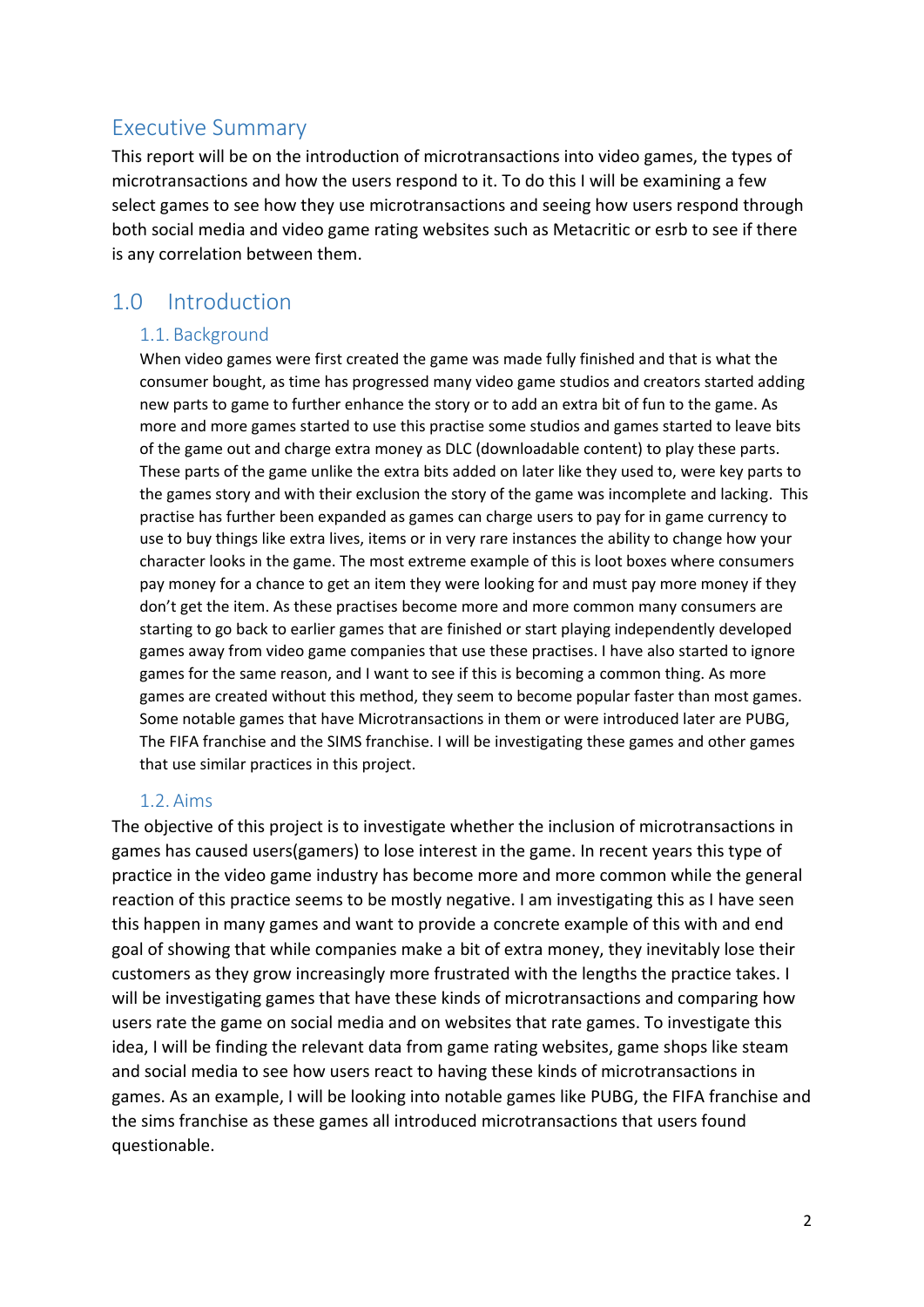#### 1.3. Technology

<span id="page-3-0"></span>2.0 In order to get all of the information I will need for this project I will be searching for games that contain these kinds of microtransactions and comparing how they are rated by different sites and social media. I will also be looking for datasets and other sources of information that can be gathered and transferred to my chosen analysis software. Once I have got all of the data, I plan on using the RStudio software to bring all of the data together, process the data and begin graphing it to see how the data looks. After seeing how the data looks in the graphs that I have created, I will then use RStudio to perform a number of tests that will allow me to more accurately analyse that data.

#### 2.1. Structure

In the following report I will be going over my data and how I went about getting the data to use. I will also be discussing the data that I got and how I used it to get the information that I used for this project. Next, I will be going over the methods that I used to get the information that I got to use to confirm my results. Then I will go over how I went about analysing the information that I got and confirming the information. Finally, I will be going over my results and the conclusions of the project as a whole to see if my hypothesis was correct. At the end of the report, I have put my initial project proposal, my project plan and the reflective journals that I have been making throughout the year.

#### <span id="page-3-2"></span><span id="page-3-1"></span>3.0 Data

Tools used to get information: RStudio, websites, databases, social media. To start with I searched the web for any relevant datasets or information that I could use for this project. After searching for some time, I found some datasets from the website "Kaggle", this site allowed me to get most of my information that I used for this project. After getting the information, I brought the data into RStudio and began analyzing the data. I used a number of tests and processes to process the data into useable information that I could then use to check if my hypothesis was correct. During this process I created graphs and plots to visually display the data so that it was easier to understand and created a number of correlation tests to check if there was any correlation between the variables of my data.

Stats:

Game with most negative rating: 487076 -PUBG Most positive rating: 2644404 -counterstrike min negative rating:0 min positive rating:0

FIFA pack prices: 100 points -**€**0.99 250 points -**€**2.49 500 points- **€**4.99 1050 points – **€**9.99 12000 points -**€**99.99 Ultimate pack -2,500points odds:2.4% 90+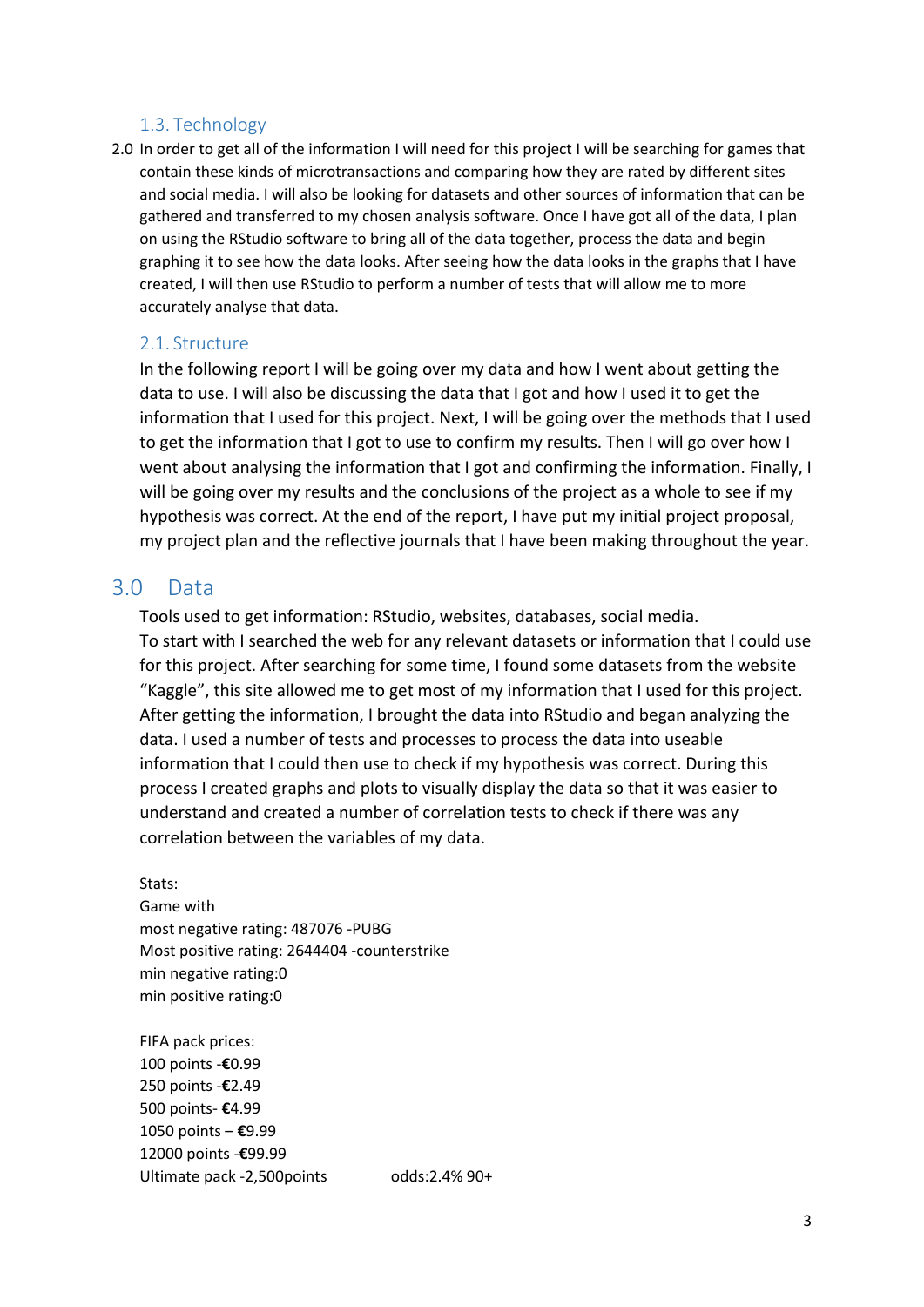| Gold - 100 points         |  |
|---------------------------|--|
| Premium gold - 150 points |  |

odds 3.6% 83+ odds 4.9% 84%

highest rating FIFA: 94

lowest FIFA: 45

Best chance at getting a good player is the ultimate pack at 2,500 or about  $\epsilon$ 25 at 2.4%. FIFA base -€70 In FIFA players can spend €25 to have a 2.4% chance at getting a character that they want, if they don't get it, they have to spend more till they get it.

PUBG – base price €30 – battle pass  $€10$ 

Allows for exclusive cosmetics that have to be earned through play, and a new map that you have to wait to play on if you do not pay for the battle pass. Better than FIFA but still locks content behind additional price.

Difference between dlc and microtransactions: many different ways of thinking but most accepted difference is that dlc is something you can purchase in addition to the base game while microtransactions are a part of the monetisation of the game used to purchase things already in the game.

The main hated thing about microtransactions is that they stack up, unlike in dlc once you buy the dlc you have the thing that was unlocked but with games with microtransactions, you have to keep buying the transaction to make progress.

## 4.0 Methodology

To begin with I searched a number of websites and database sites to gather the data that I used in the project, once I got the data, I used RStudio to bring the data together and began prepossessing the data. To do this I created a boxplot graph that displayed the data in the datasets that I will be using, this allowed me to get a better understanding of what was in the data that I was using and allowed me to make the best decision on what tests that I needed to perform. Once I got an idea of what data I had in each of the datasets and what information they contained, I then began creating a number of graphs that allowed me to visually display the data and make it easier to understand what the data is telling me. After this I began to perform a number of correlation tests to see if there was any correlation between variables in the data that will give me a better idea of what information is related to each other and from there I can start comparing games and how they are reviewed. After getting these correlations together I can then check if the games contain microtransactions by checking on the data that I got from an online source.

For my case studies I looked at the games FIFA and PUBG. In my tests to analyse these games I used similar approaches to what I used for the general data in the rest of the project. Using these tests I found that the two games use two different types of microtransactions, the method used by PUBG is the battle pass system, this system allows users to buy a "battle pass" that allows them to get more cosmetic rewards for the game as the play, as the rewards for the game are only cosmetic it does not interfere with the balance of the game. In contrast to this FIFA's method of microtransaction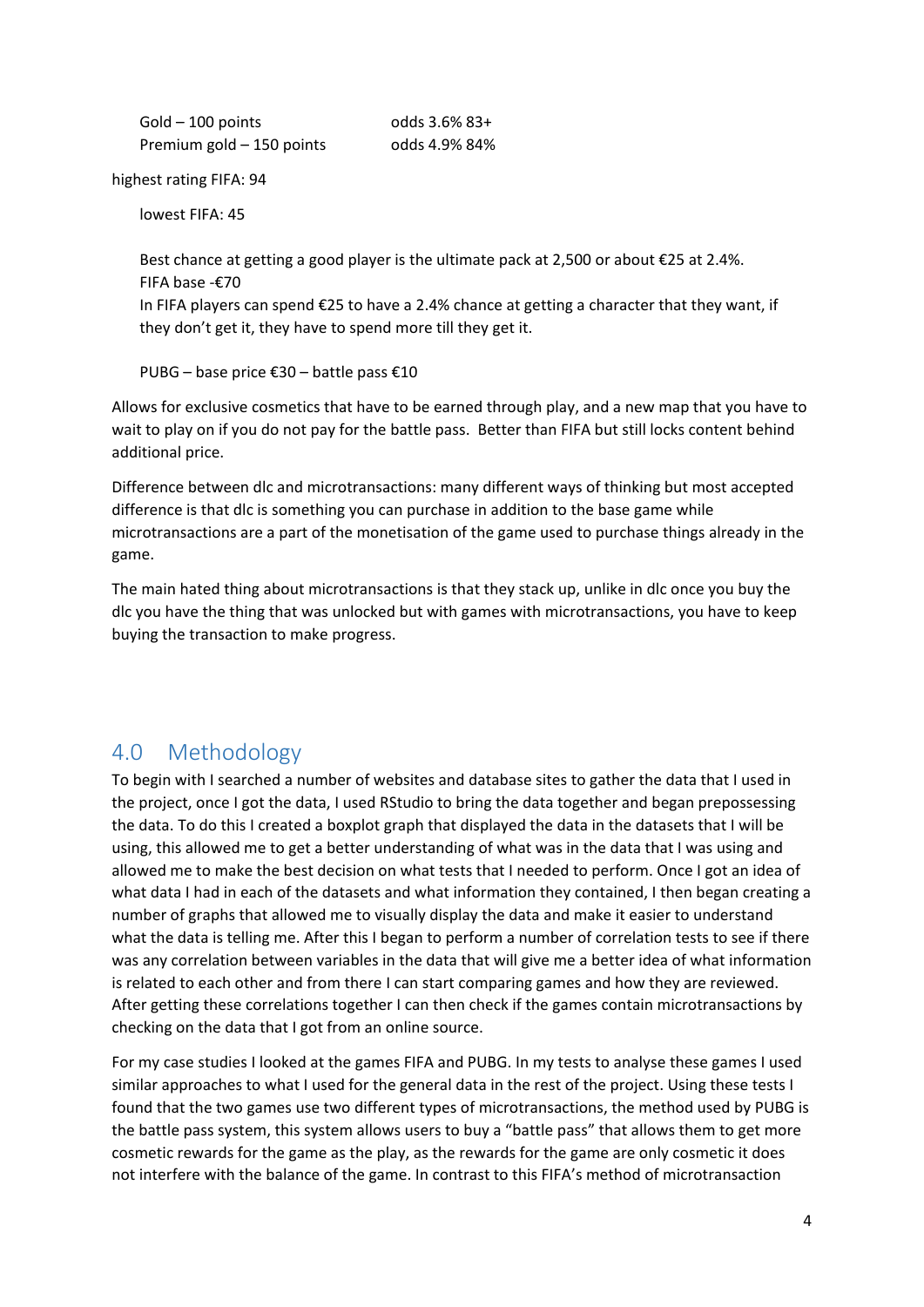sees players buying packs that give them a chance to get a player that they want, if they didn't get the player that they wanted from the pack then they have to buy another pack and hope they get lucky. On top of the random chance nature of the microtransaction, the players that can be gotten from the packs have an impact on the game e.g., the gamers who purchase the packs and get lucky enough to get a "rare" character have an advantage over players who don't buy the packs. This has made me split microtransactions into two types and then compare how these types of microtransactions are reviewed by gamers. To do this I found games that use similar microtransaction methods and compared the reviews against the two types, from this I found that the method used by PUBG tends to get better reviews than the FIFA method.

### <span id="page-5-0"></span>5.0 Analysis

To analyse the results of the data that I got after performing the various tests on my data I used a number of techniques and practices. One of the methods that I used was the use of graphs to visually display the data. After I completed some of my tests, I displayed the information on the graphs that I made, this allowed me visually to see what the results of my tests were and from there I could easy see what the information was telling me. In the graphs I learned which companies have the worst reviews and from there I checked if their games had microtransactions to see if that was a possible cause of the bad review. In one of my graphs for my case study on FIFA I wanted to display how many of the characters had what rank, as I have discussed earlier the rank of the character directly affects the gameplay of the game and since the characters are harder to get in the packs I wanted to use the graph as a way of calculating the odds of getting each rank of character and how many packs you roughly have to buy to get the character. In addition to the graphs, I also used correlation tests on the variables of the data to check to see if any of the data related to each other, this allowed me to see the relations between data and make it easier to perform tests. Finally, I performed a linear prediction test to predict the relation between companies and their revenue and their reviews based on the data that I have in my dataset. These predictive models were useful as they gave me a much better view of the companies, how they are currently doing by using these microtransactions methods and predict how they will do in the future if they continue to use these methods.

I chose these methods for analysis as they gave a wide variety of results that I could easily double check and confirm. The graph methods for analysis allow for easy-to-understand results that can be useful for visually displaying information and making it easier to understand what the results of tests are. I chose the corelation tests because it was an easy test that gives me a lot of information on the relationships between variables in the data and from that information, I can then more accurately choose what data to use in my tests for example if there was no relationship between publishers and reviews then I would have known not to test those variables against each other. The final tests that I performed, the prediction tests were chosen because I wanted to see if there was a noticeable decline in ratings as microtransactions become more relevant and if this trend will continue in the future unless publishers do something about it. I chose the ratings, publishers and revenue for my predictive model so that I could check the future rating of the companies that use microtransactions and how those potential decline in ratings affect their revenue, my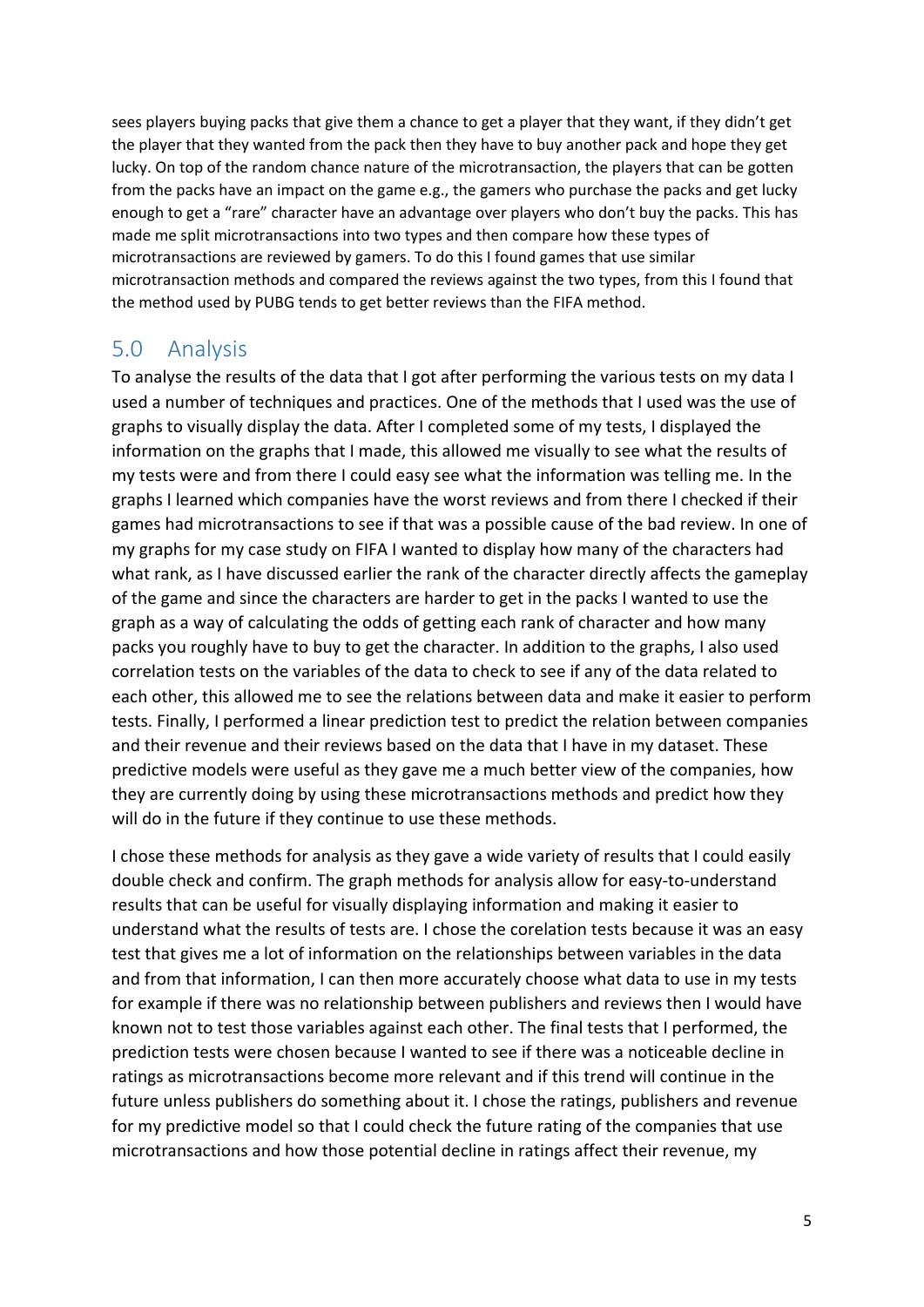thought on this was that if gamers no longer trust these companies as their ratings drop, then this would cause a decline in their revenue.

#### <span id="page-6-1"></span><span id="page-6-0"></span>6.0 Results

Best chance at getting a good player is the ultimate pack at 2,500 or about €25 at 2.4%. FIFA base -€70

In FIFA players can spend €25 to have a 2.4% chance at getting a character that they want, if they don't get it, they have to spend more till they get it.

PUBG – base price €30 – battle pass €10

Allows for exclusive cosmetics that have to be earned through play, and a new map that you have to wait to play on if you do not pay for the battle pass. Better than FIFA but still looks content behind additional price.



*Shows the number of players that have a certain rank.*

> Shows player value in game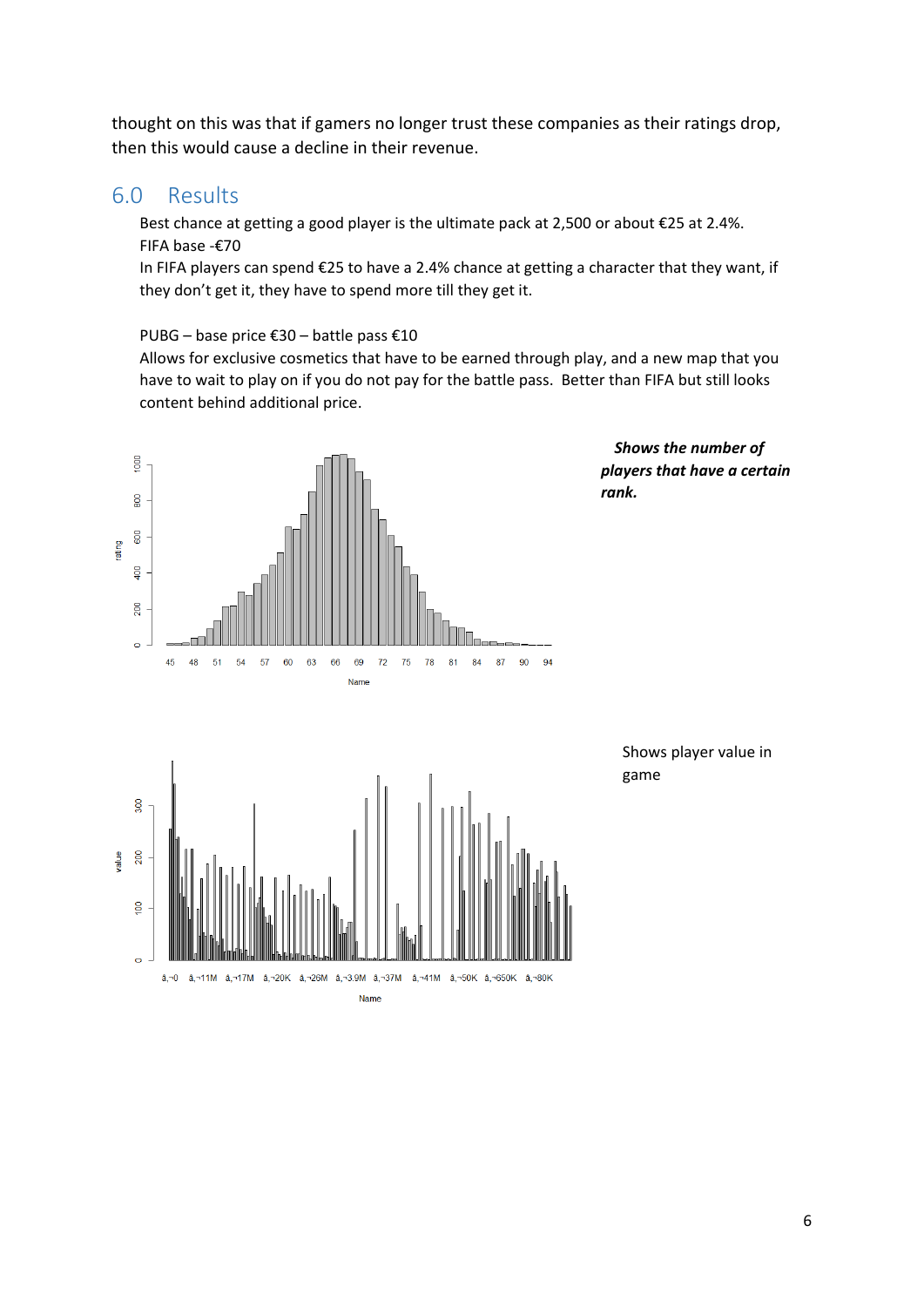

Most extreme example of microtransactions can be found in mobile games like clash of clans, dungeon keeper mobile and balloons TD 6. While these games differ in actual gameplay their use of microtransactions are extremely similar, dungeon keeper for example is a game that allows players to create a dungeon that they have to defend from attackers. The microtransactions come in as the game only allows for so many defences before you get "locked out" to continue playing you can either wait however amount of time for the defence or pay £3 for a few more plays of the game, or to lower how much time the creation of a new item takes. Games like clash of clans and balloons td 6 allow for players to upgrade items in the game to give them an advantage in game. These games got a mix of rating ranging from clash of clans 4.5/5, dungeon keeper mobile's 40% (though it has been proven that EA has been removing any reviews below 4 stars on android)" As spotted by [PocketGamer](http://www.pocketgamer.co.uk/r/iPad/Dungeon+Keeper/news.asp?c=57158) (via [Eurogamer\)](https://www.eurogamer.net/articles/2014-02-06-dungeon-keeper-androids-rating-system-filters-out-1-4-star-reviews), after playing Dungeon Keeper for a time, players don't get to tap any star rating they wish - instead, they are presented with a question, asking them if they believe the game deserves "1-4 stars" or "5 stars" and if you select the 5-star option" and balloons Td 6's 4.8/5. While clash of clans and balloons td 6 have similar ratings and their use of microtransactions are similar, while dungeon keepers low rating can be attributed to its horrible microtransaction practice.

Another example of triple A game that was criticised for its use of microtransactions is the game "Star Wars battlefront 2" by notorious game company EA games. This game used loot boxes to hide cosmetic items as well as perks and even vital characters like Luke Skywalker and Darth Vader behind the levelling system of the game. The problem is that the game on launch made progression to earn this loot boxes very long and boring to the point where it would take a full day of gaming to earn one loot box, alternatively if you didn't have the time to get the boxes, you could pay for them. Battlefront 2 use of microtransactions were so bad that the game had to be taken down for a period of time, any transactions reversed, and the progression system of the game redone to make the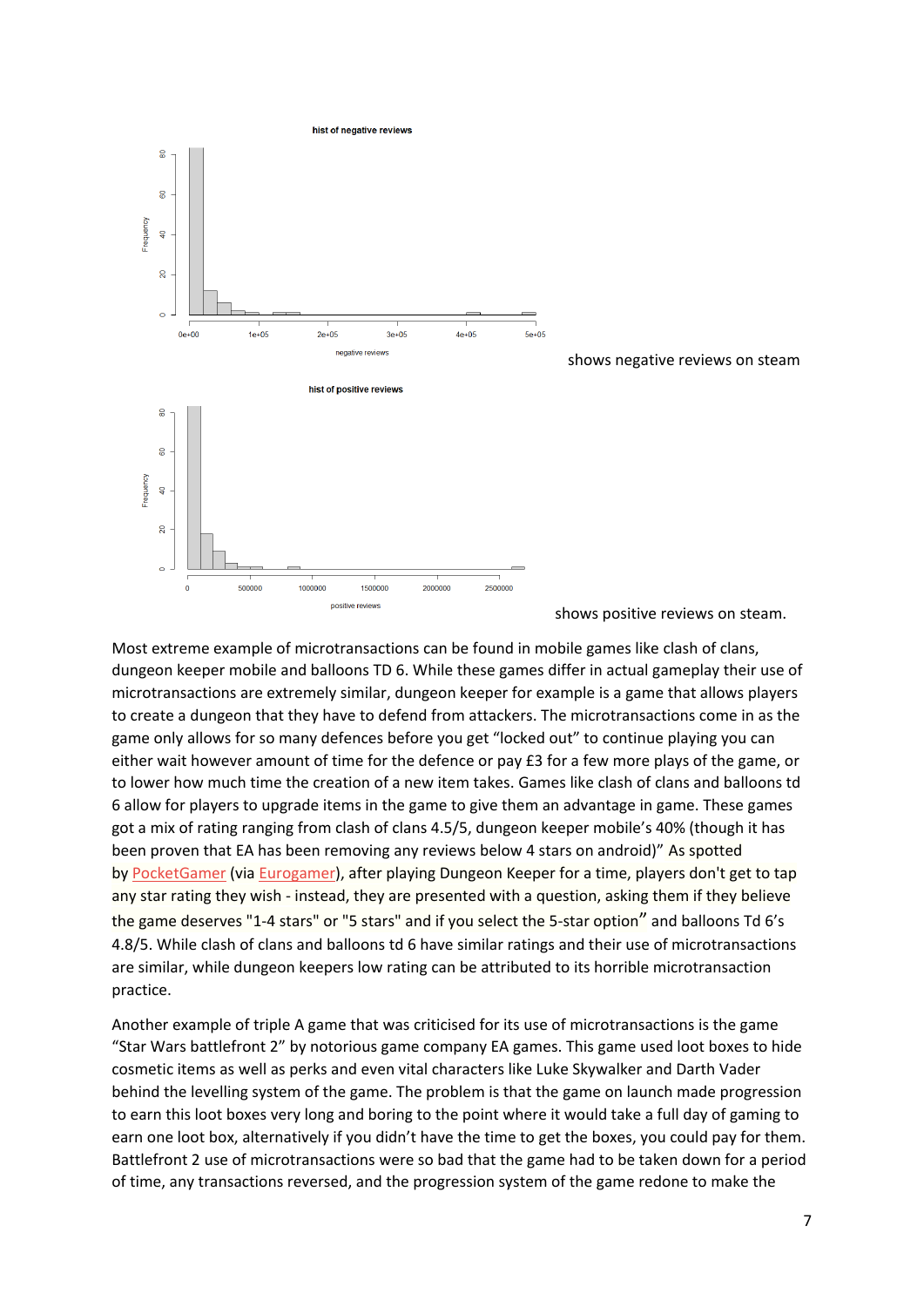game enjoyable. Since then, Battlefront 2 has been regarded as one of the best Star Wars games ever made, this shows that while users don't mind the occasional microtransaction, too much or too outrageous can make the users who play the game lose all interest even if the game itself is good. This is even more highlighted when you see that almost every review of the game says that the gameplay and visuals are great, but the loot boxes and the progression are terrible. On release Battlefront 2 got a rating of 0.8/10 from Metacritic or 8/100 as it normally rates games, since EA reversed the microtransactions the rating on Metacritic has risen to 68/100 which is an insane 750% increase.

While the vast majority of the opinion from users are that microtransactions should not exist, there are some examples of games that rely on this type of monetization such as free to play games and mobile games. Free to play games and mobile games need to make money do either include adds or introduce microtransactions, while not exactly liked they are tolerated as the alternative would be out right paying for a game you might play once or twice.

While I would like to compare examples of microtransactions improving a game when they were introduced, but after a great deal of research I have not found any examples of a game where the user ratings for the game improved. This might be due to the fact that no one likes microtransactions or not wanting to spend additional money on a game that they have already bought and assumed that the game was complete.

The general consensus that I am getting from doing this project is that most if not all gamers hate microtransactions but are willing to tolerate them as long as they don't directly impact the game by giving players who do buy them an advantage over those who don't or limiting how much players can do unless they buy them.

Below is a graph on the top publishers by rating and the worst publishers by rating, after getting these publishers I then went to check if any of the companies employ microtransactions to see if that was a cause for their bad reviews.



Top 10 Publisher by ratings

negative reviews.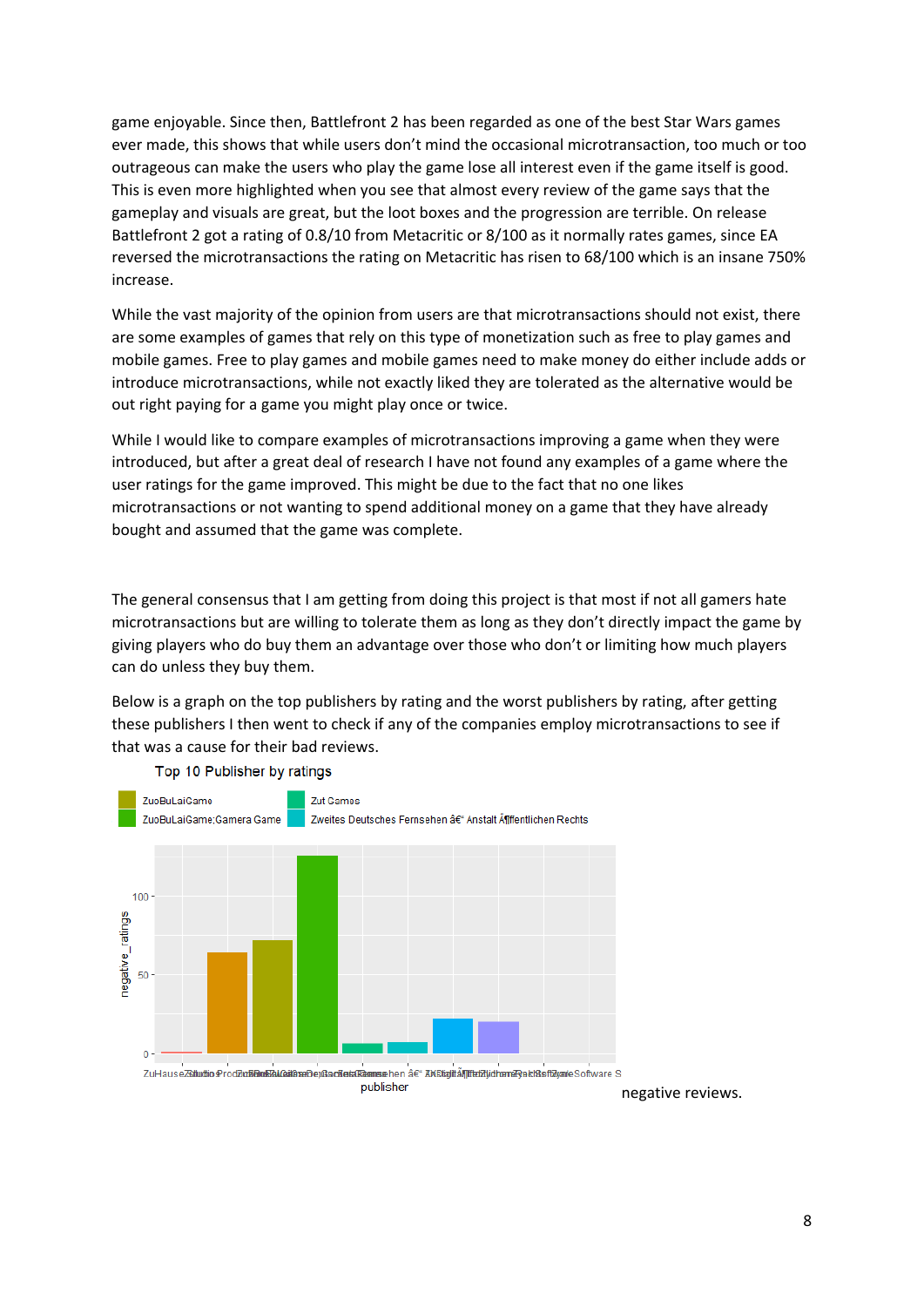

#### Top 10 Publisher by Revenue

publisher by positive ratings

#### 7.0 Conclusions

In conclusion, while microtransactions are a great source of revenue for video game companies as they require very little extra work for the company, consumers i.e., gamers do not like the practice. Consumers have grown increasingly frustrated with the microtransaction practice that has become more common in the industry in the last few years. Though there are two distinct types of microtransactions, one that only affects they cosmetic appearance of the game or the character in game and one that directly affects gameplay and gives players who purchase the microtransaction an advantage over those who don't, consumers are more willing to accept and purchase the type that doesn't affect the gameplay and games that directly affect the game with their microtransactions are rated far worse than other games. As an example, the game Battlefront 2's ratings increased immensely after the game removed the microtransactions that it used, these microtransactions would lock certain parts of the game until the player unlocked them in a random box that they had to purchase.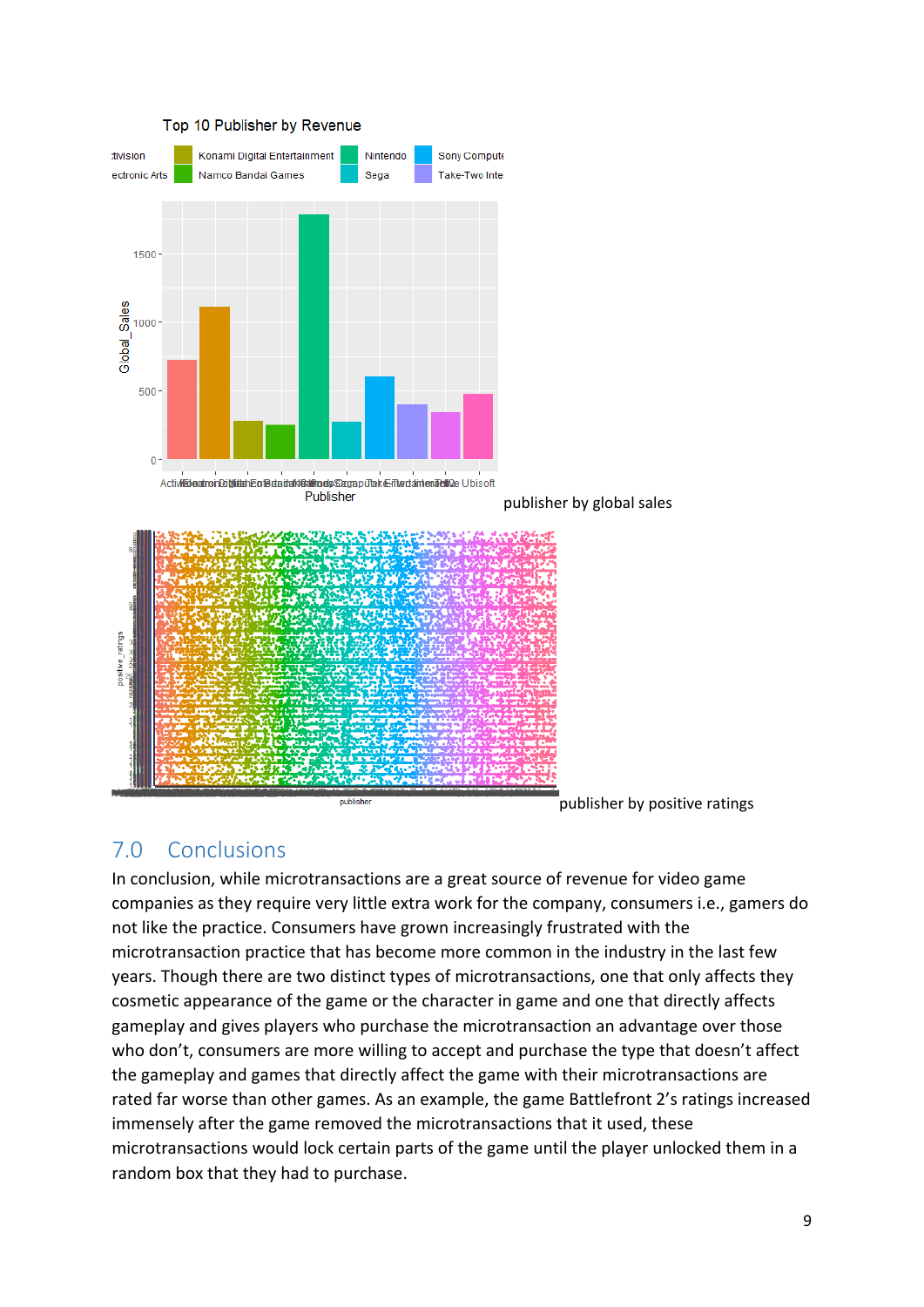The main advantage of this project is that it looks at microtransactions not from the business side of the industry but from the perspective of the consumer and what kinds of transactions that they are willing to purchase so that the industry can continue to thrive. The disadvantage of this project is that the opinions and perception of the video game consumer is subject to change as the company behind certain games adds or changes the game and as such the rating of the games can change very quickly, while I am looking at a dataset that contains a lot of information of the industry, the ratings could have changed since the beginning of this project.

The strength of this project is that it contains a lot of information from a lot of different sources that allow me to get a more accurate and precise version of the data that I can use to make the results of my project as accurate as possible. In addition, it looks at a different part of the videogame industry as most other reports on microtransactions look at the business side of the industry. The weakness of this project is that my main tool for analysis RStudio had some issues while computing the results of the tests that I performed, in order to fix these issues I had to reinstall RStudio and redo some of my tests which took some time to complete.

## <span id="page-10-0"></span>8.0 Further Development or Research

With more time I would have liked to look at more games as a case study like FIFA and PUBG to see if there was more of a comparison of the types of microtransactions and see if there are more types of microtransactions that I could look at. If I had more time to work on this project, I would have liked to look at how microtransactions have changed the video game industry since their release from both a financial view and from the view of the consumer. Since microtransactions are an easy way for a company to earn more money from a product than it was originally bought for, they are very useful for the company's revenue and help to make the company more profitable. With more time I would have liked to compare the change in revenue that a company earns from the use of microtransactions against the reviews that customers have given the products to see if there is a point were the customers bad reviews start to negatively affect the company's revenue. In addition, I would like to make a predictive model that tracks the reviews of a video game franchise that have microtransactions and how consumers rate the franchise as a whole as more microtransactions are added to the game. I would like to check this as it would be interesting to see if established franchises that have tons of fans would lose interest as microtransactions were brought into the game.

## <span id="page-10-2"></span><span id="page-10-1"></span>9.0 References

<https://blog.treasuredata.com/blog/2019/11/20/tricked-out-gamers-ready-to-play-and-pay/> <https://www.svg.com/153347/the-worst-microtransactions-of-2019-so-far/> <https://www.cinemablend.com/games/11-Games-Ruined-By-Microtransactions-84117.html/> <https://www.metacritic.com/browse/games/score/metascore/all/psvita/filtered/> <https://www.fifauteam.com/fifa-20-packs-ultimate-team/> <https://www.metacritic.com/browse/games/score/metascore/all/psvita/filtered/> <https://www.cinemablend.com/games/11-Games-Ruined-By-Microtransactions-84117.html/> <https://www.svg.com/153347/the-worst-microtransactions-of-2019-so-far/>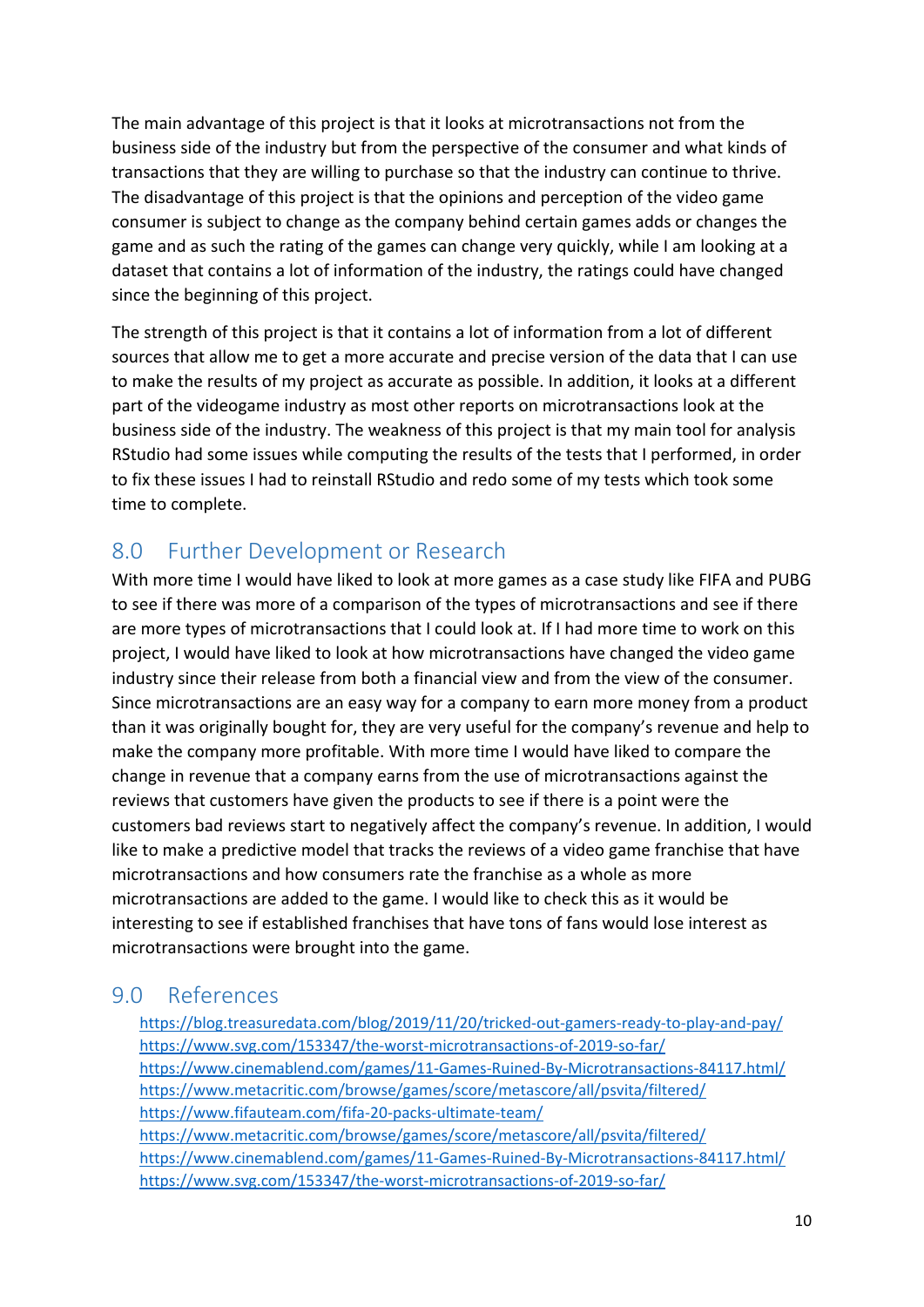<https://www.kaggle.com/ashaheedq/video-games-sales-2019> <https://www.kaggle.com/gregorut/videogamesales> <https://www.kaggle.com/moradnejad/clash-of-clans-50000-user-comments> <https://www.kaggle.com/thec03u5/fifa-18-demo-player-dataset> <https://www.kaggle.com/artimous/complete-fifa-2017-player-dataset-global> <https://www.kaggle.com/nikdavis/steam-store-games> <https://www.quora.com/Why-do-all-smartphone-games-now-have-microtransactions> <https://gameanalytics.com/blog/microtransactions-games-good-bad-ugly/> [https://www.gamesindustry.biz/articles/2014-02-10-ea-filtering-out-less-than-5-star-reviews-of](https://www.gamesindustry.biz/articles/2014-02-10-ea-filtering-out-less-than-5-star-reviews-of-dungeon-keeper-on-android#:%7E:text=As%20noted%20by%20our%20own,4.2%20out%20of%205%20stars)[dungeon-keeper-on](https://www.gamesindustry.biz/articles/2014-02-10-ea-filtering-out-less-than-5-star-reviews-of-dungeon-keeper-on-android#:%7E:text=As%20noted%20by%20our%20own,4.2%20out%20of%205%20stars)[android#:~:text=As%20noted%20by%20our%20own,4.2%20out%20of%205%20stars.](https://www.gamesindustry.biz/articles/2014-02-10-ea-filtering-out-less-than-5-star-reviews-of-dungeon-keeper-on-android#:%7E:text=As%20noted%20by%20our%20own,4.2%20out%20of%205%20stars) [https://www.keengamer.com/articles/features/opinion-pieces/microtransactions-are-good-for](https://www.keengamer.com/articles/features/opinion-pieces/microtransactions-are-good-for-the-games-industry/)[the-games-industry/](https://www.keengamer.com/articles/features/opinion-pieces/microtransactions-are-good-for-the-games-industry/) [https://gamedev.stackexchange.com/questions/150720/why-are-microtransactions-more-or](https://gamedev.stackexchange.com/questions/150720/why-are-microtransactions-more-or-less-universally-hated)[less-universally-hated](https://gamedev.stackexchange.com/questions/150720/why-are-microtransactions-more-or-less-universally-hated) [https://christianmhelms.medium.com/microtransactions-are-killing-the-gaming-industry-](https://christianmhelms.medium.com/microtransactions-are-killing-the-gaming-industry-79fd4fdbdcfd)[79fd4fdbdcfd](https://christianmhelms.medium.com/microtransactions-are-killing-the-gaming-industry-79fd4fdbdcfd) [https://www.howtogeek.com/449521/what-are-microtransactions-and-why-do-people-hate](https://www.howtogeek.com/449521/what-are-microtransactions-and-why-do-people-hate-them/)[them/](https://www.howtogeek.com/449521/what-are-microtransactions-and-why-do-people-hate-them/)

## 10.0 Appendices

## Proposal: Objectives

The objective of this project is to investigate whether the inclusion of microtransactions in games has caused users(gamers) to lose interest in the game. In recent years this type of practice in the video game industry has become more and more common while the general reaction of this practice seems to be mostly negative. I am investigating this as I have seen this happen in many games and want to provide a concrete example of this with and end goal of showing that while companies make a bit of extra money, they inevitably lose their customers as they grow increasingly more frustrated with the lengths the practice takes. I will be investigating games that have these kinds of microtransactions and comparing how users rate the game on social media and on websites that rate games. To investigate this idea, I will be finding the relevant data from game rating websites, game shops like steam and social media to see how users react to having these kinds of microtransactions in games. As an example, I will be looking into notable games like PUBG, the FIFA franchise and the sims franchise as these games all introduced microtransactions that users found questionable. My ultimate goal is to show that the introduction of microtransactions in video games will inevitably destroy the franchise that the microtransactions were introduced in thus resulting in a loss for the company, as they will have lost a valuable part of their market share. I hope that at the end of the report someone at the various video game industries will see this report and realise that while they will gain a small increase in their profits, it is not worth the inevitable loss of the franchise as consumers become frustrated with the practice and switch to a new product.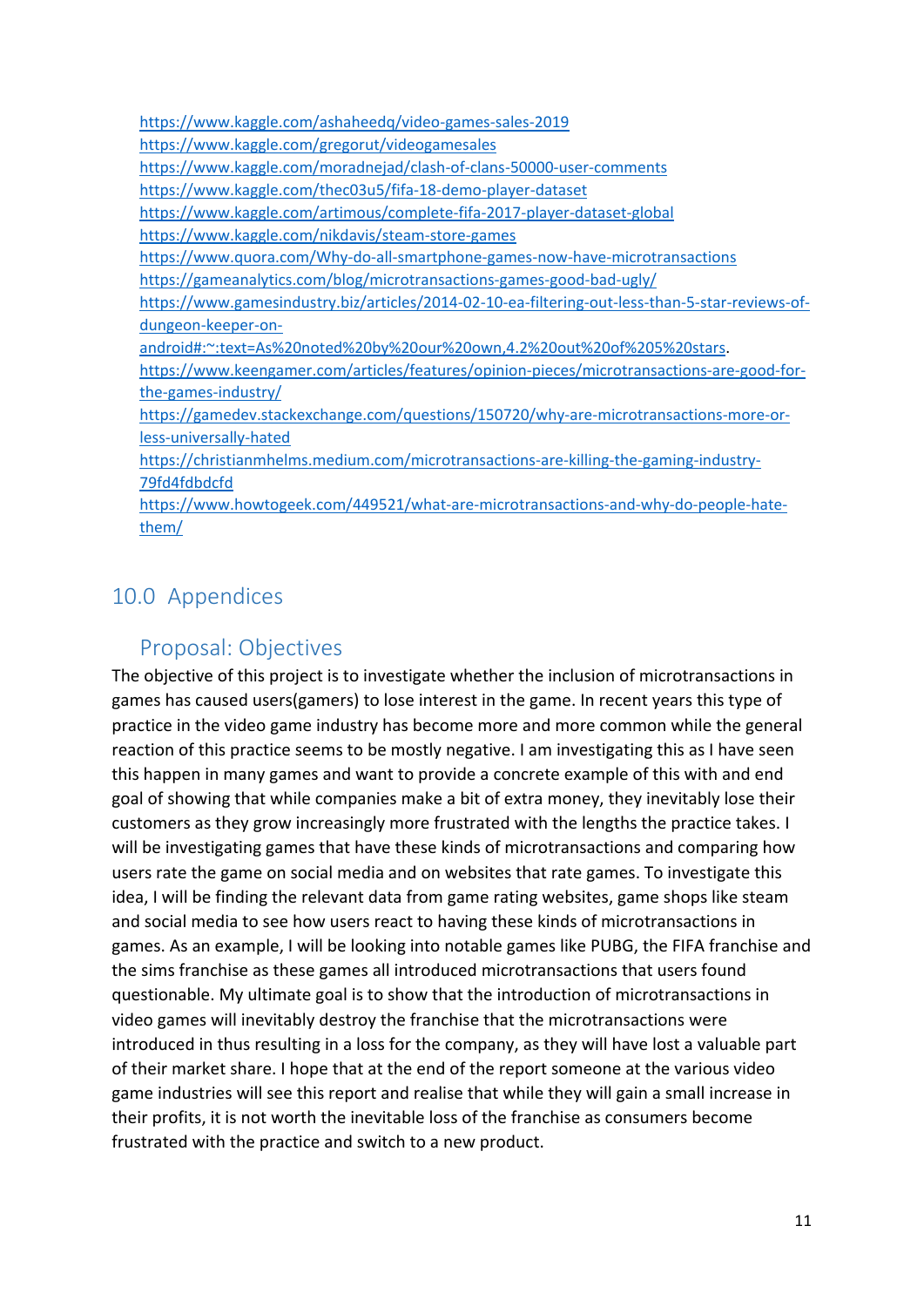### Background

When video games were first created the game was made fully finished and that is what the consumer bought, as time has progressed many video game studios and creators started adding new parts to game to further enhance the story or to add an extra bit of fun to the game. As more and more games started to use this practise some studios and games started to leave bits of the game out and charge extra money as DLC (downloadable content) to play these parts. These parts of the game unlike the extra bits added on later like they used to, were key parts to the games story and with their exclusion the story of the game was incomplete and lacking. This practise has further been expanded as games can charge users to pay for in game currency to use to buy things like extra lives, items or in very rare instances the ability to change how your character looks in the game. The most extreme example of this is loot boxes where consumers pay money for a chance to get an item they were looking for and must pay more money if they don't get the item. As these practises become more and more common many consumers are starting to go back to earlier games that are finished or start playing independently developed games away from video game companies that use these practises. I have also started to ignore games for the same reason, and I want to see if this is becoming a common thing. As more games are created without this method, they seem to become popular faster than most games. Some notable games that have Microtransactions in them or were introduced later are PUBG, The FIFA franchise and the SIMS franchise. I will be investigating these games and other games that use similar practices in this project.

The main reason that I would like to investigate this claim is that I have noticed that this kind of practice is becoming more and more common from a video game company that I used to like, in this case the company Bethesda. However, as they started to introduce more and more microtransactions that seem to have no purpose to the game, I began to grow tired with their games and have even started to avoid their games. This has culminated with Bethesda's newest release "Fallout 76", this game was supposed to be an online multiplayer game with tons of new features then previous games. What became very apparent as players started their first play of the game was that the game was unfinished, barely playable at that Bethesda had spent more time setting up the online store for the game then the game itself. The fallout store would allow users to purchase cosmetic things like new colour options for certain weapons and so on. None of the things offered in the store had any impact on the game and it could have been created without its inclusion, many players of the game quit it very quickly and Bethesda lost a lot of money because of it. I Hope that these kinds of practices become less common so that video game industries can improve on the games they make and hopefully improve their customers trust in their companies.

## Technical Approach

In order to get all of the information I will need for this project I will be searching for games that contain these kinds of microtransactions form a mix of video game retail sites such as Steam, websites that rate games like Metacritic and comparing how they are rated by different sites and social media. Once I have got all of the data, I plan on using the RStudio software to bring all of the data together and begin analysing it to see how the data looks and come to a final conclusion on whether the introduction of microtransactions in games causes users to quit the game and is inevitably bad for the industry itself as a whole.

#### Special Resources Required

RStudio, websites, databases, social media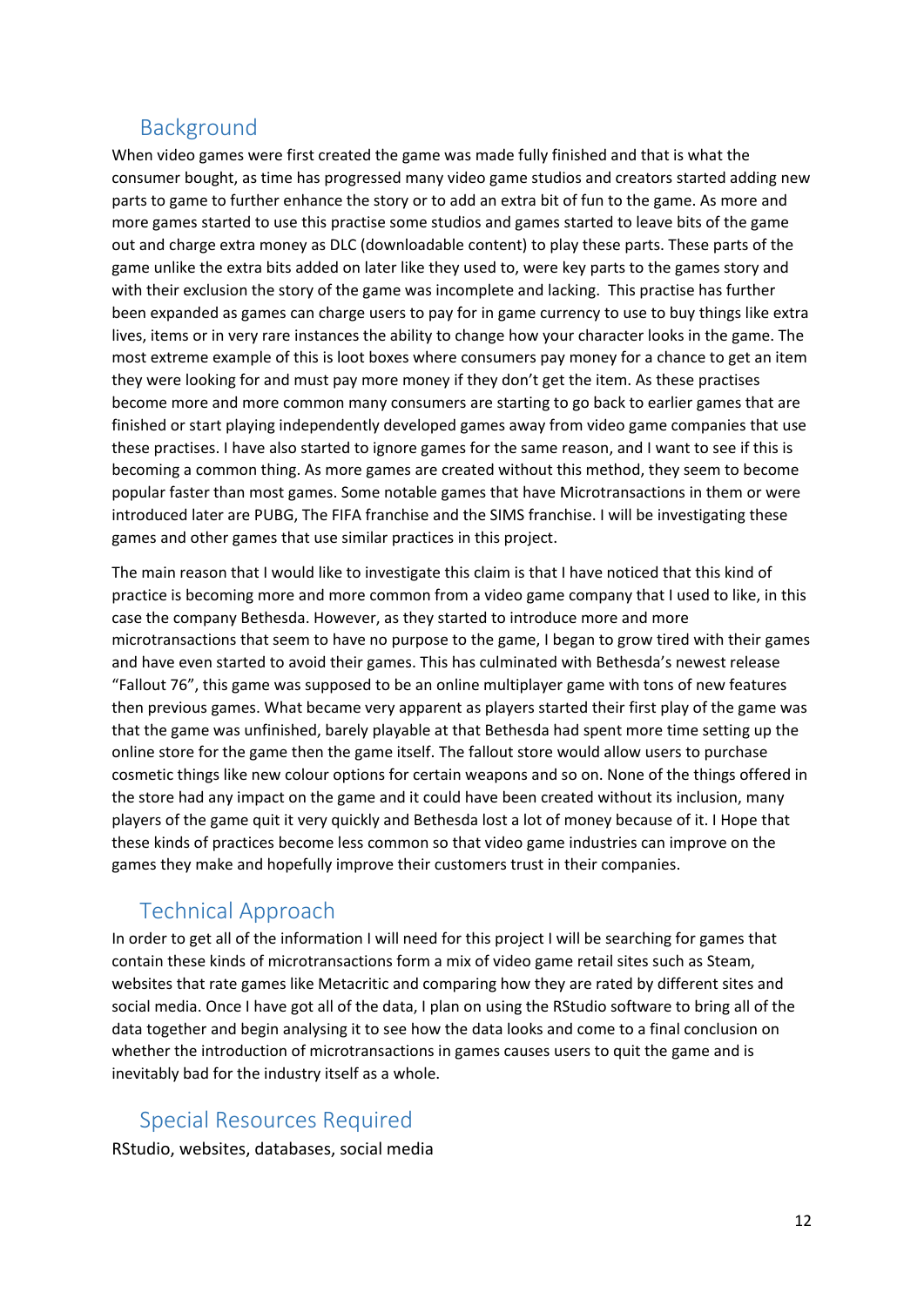## Project Plan

|                           | .               |      |      |             |                         |    |              |    |    |    |          |    |    |    |          |    |    |          |    |    |    |          |    |    |    |    |          |    |    |    |                 |        |    |    |    |    |    |       |
|---------------------------|-----------------|------|------|-------------|-------------------------|----|--------------|----|----|----|----------|----|----|----|----------|----|----|----------|----|----|----|----------|----|----|----|----|----------|----|----|----|-----------------|--------|----|----|----|----|----|-------|
| <b>Project pitch</b>      |                 |      |      |             |                         |    |              |    |    |    |          |    |    |    |          |    |    |          |    |    |    |          |    |    |    |    |          |    |    |    |                 |        |    |    |    |    |    |       |
| Think of idea             |                 | Eoin | 100% | 09/10/2020  | $\overline{4}$          |    |              |    |    |    |          |    |    |    |          |    |    |          |    |    |    |          |    |    |    |    |          |    |    |    |                 |        |    |    |    |    |    |       |
| research ideas            |                 | Eoin | 100% | 13/10/2020  | $\overline{\mathbf{3}}$ |    |              |    |    |    |          |    |    |    |          |    |    |          |    |    |    |          |    |    |    |    |          |    |    |    |                 |        |    |    |    |    |    |       |
| make script               |                 | Eoin | 100% | 16/10/2020  | $\mathbf{1}$            |    |              |    |    |    |          |    |    |    |          |    |    |          |    |    |    |          |    |    |    |    |          |    |    |    |                 |        |    |    |    |    |    |       |
| record pitch              |                 | Eoin | 100% | 17/10/2020  | $\mathbf{1}$            |    |              |    |    |    |          |    |    |    |          |    |    |          |    |    |    |          |    |    |    |    |          |    |    |    |                 |        |    |    |    |    |    |       |
| submit                    |                 | Eoin | 100% | 18/10/2020  | $\mathbf{1}$            |    |              |    |    |    |          |    |    |    |          |    |    |          |    |    |    |          |    |    |    |    |          |    |    |    |                 |        |    |    |    |    |    |       |
| project proposal          |                 |      |      |             |                         |    |              |    |    |    |          |    |    |    |          |    |    |          |    |    |    |          |    |    |    |    |          |    |    |    |                 |        |    |    |    |    |    |       |
| Documentation             |                 | Eoin | 60%  | 18/10/2020  | 21                      |    |              |    |    |    |          |    |    |    |          |    |    |          |    |    |    |          |    |    |    |    |          |    |    |    |                 |        |    |    |    |    |    |       |
| Submission                |                 | Eoin | 50%  | 08/11/2020  | $\blacksquare$          |    |              |    |    |    |          |    |    |    |          |    |    |          |    |    |    |          |    |    |    |    |          |    |    |    |                 |        |    |    |    |    |    |       |
| <b>Find Data</b>          |                 |      |      |             |                         | ## |              |    |    | 丗  |          | ## | ## |    |          |    |    | ##       |    |    |    | ##       |    |    | ## | ## |          | ## | ## | ## | ##<br>##        | ##     |    |    |    |    | ## | ' ##  |
| <b>Find Data</b>          | On Track        |      |      | 18/10/20202 | $\overline{4}$          | ## |              | 丗  | 出世 |    |          |    |    |    |          |    |    |          |    |    |    |          |    |    |    |    |          |    |    | ## | ##<br><b>HH</b> |        |    |    |    |    | ## |       |
| collect data              | <b>Med Risk</b> |      |      |             | 14                      | ## | ##           | ## | ## | ## | ##       | ## | ## | 丗  | ##       | ## | ## | ##<br>## | 丗  | ## | ## | ##<br>## | ## | ## | ## | 丗  | ##<br>## | ## | ## | ## | ##<br>##        | ##     |    | ## | ## | 丗  | ## | ##    |
| sort data                 | On Track        |      |      |             | 6                       |    |              |    |    |    |          |    |    |    |          |    |    |          |    |    |    |          |    |    |    |    |          |    |    |    |                 |        |    |    |    |    |    |       |
| implement into<br>Rstudio | Goal            |      |      |             | $\overline{3}$          |    | . .<br>## ## | ## | ## | ## | ##<br>## | ## | ## | ## | ##<br>## | ## | ## | ##<br>## | ## |    | ## | ##<br>## |    |    | ## | ## | ##       | ## | ## | ## | ## ##           | $+$ ## | ## | ## | ## | ## | ## | ## ## |
|                           |                 |      |      |             |                         |    |              |    |    |    |          |    |    |    |          |    |    |          |    |    |    |          |    |    |    |    |          |    |    |    |                 |        |    |    |    |    |    |       |

## Technical Details

Java, RStudio, the twitter developer's API and some web scraping tools. These tools will allow me to gather the info I need, collect it into the correct software and analyse it.

#### Evaluation

Once I have gotten my data, I will use RStudio to collect and evaluate my data. Using this system, I will compare everything together and begin my testing.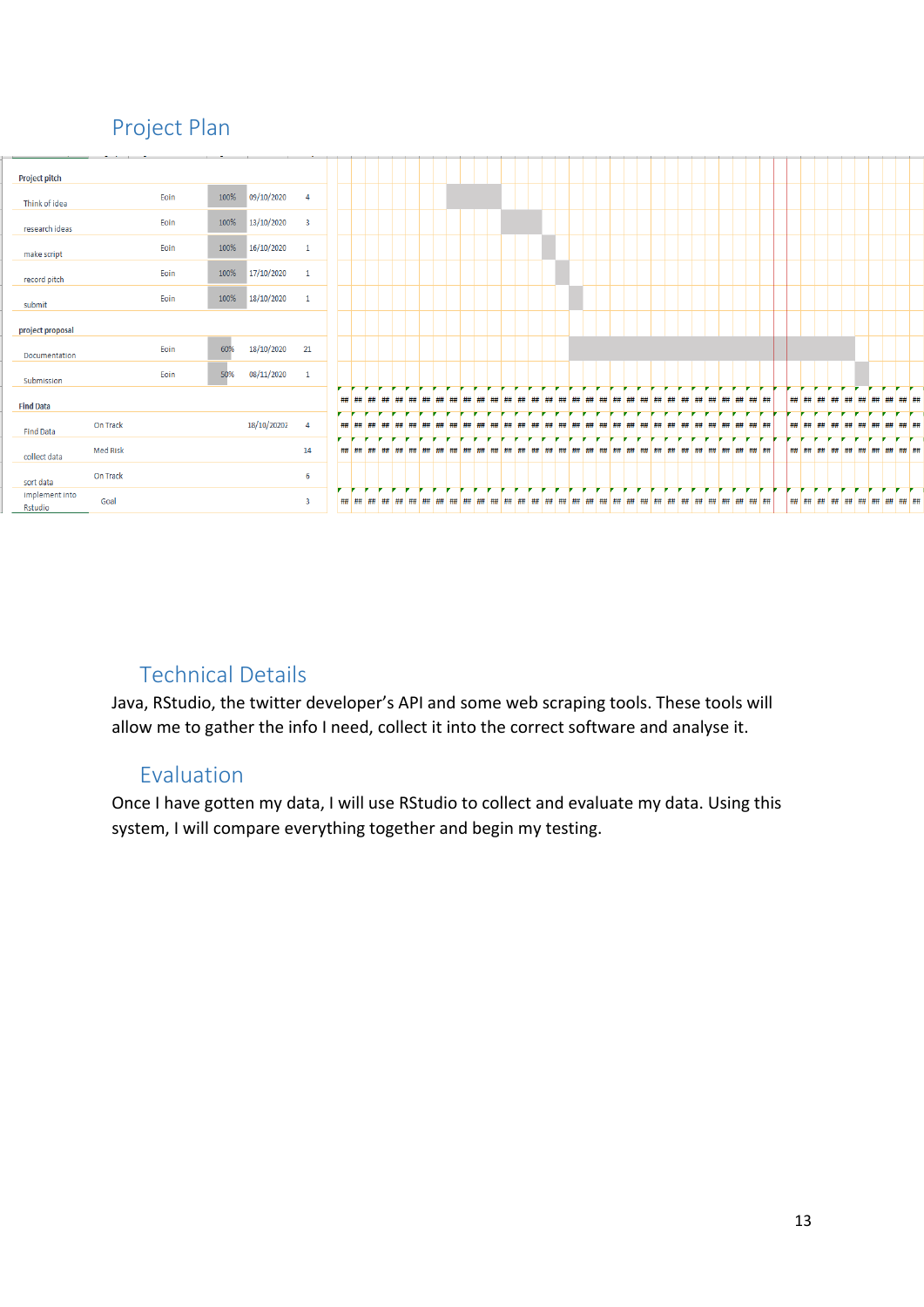#### <span id="page-14-0"></span>10.1. Project Plan



<span id="page-14-1"></span>First reflective journal:

During this month I submitted my project pitch video and have been researching all the necessary data that will be needed for the project. I am currently waiting for confirmation on whether my idea has been accepted or not and am currently starting the documentation for the proposal.

During the next month I began searching for my data that I will be using in the project. I searched in many places for data that will be relevant for what I am going to be doing and found data on the website Kaggle, here I found 5 datasets that I will be using and implementing into RStudio. In addition, I found three websites that also have relevant information to be used. From here I then began graphing the data that I collected and determining what the results were from this.

Jan: In this month I continued to find more examples of games with microtransactions and what the reaction to them was, I have found a number of good examples and am currently analysing how they are rated. This month I have been looking at mobile games to see how compare to triple A games to see if there is a genre of game that gets better reviews for their microtransactions, I have found three examples that have had a mix of reviews from completely negative to little impact.

Feb: Here I have tried to find examples of games with microtransactions that have gotten better reviews since their introduction but have yet to find any examples that are not DLC or full-on expansions to the games. I will continue to attempt to find examples to see if there is an argument to be made that microtransactions can improve a game and if so in what way are they implemented. I am also in the process of attempting to find if there is any corelation between video game publishers' ratings and if their games have microtransactions.